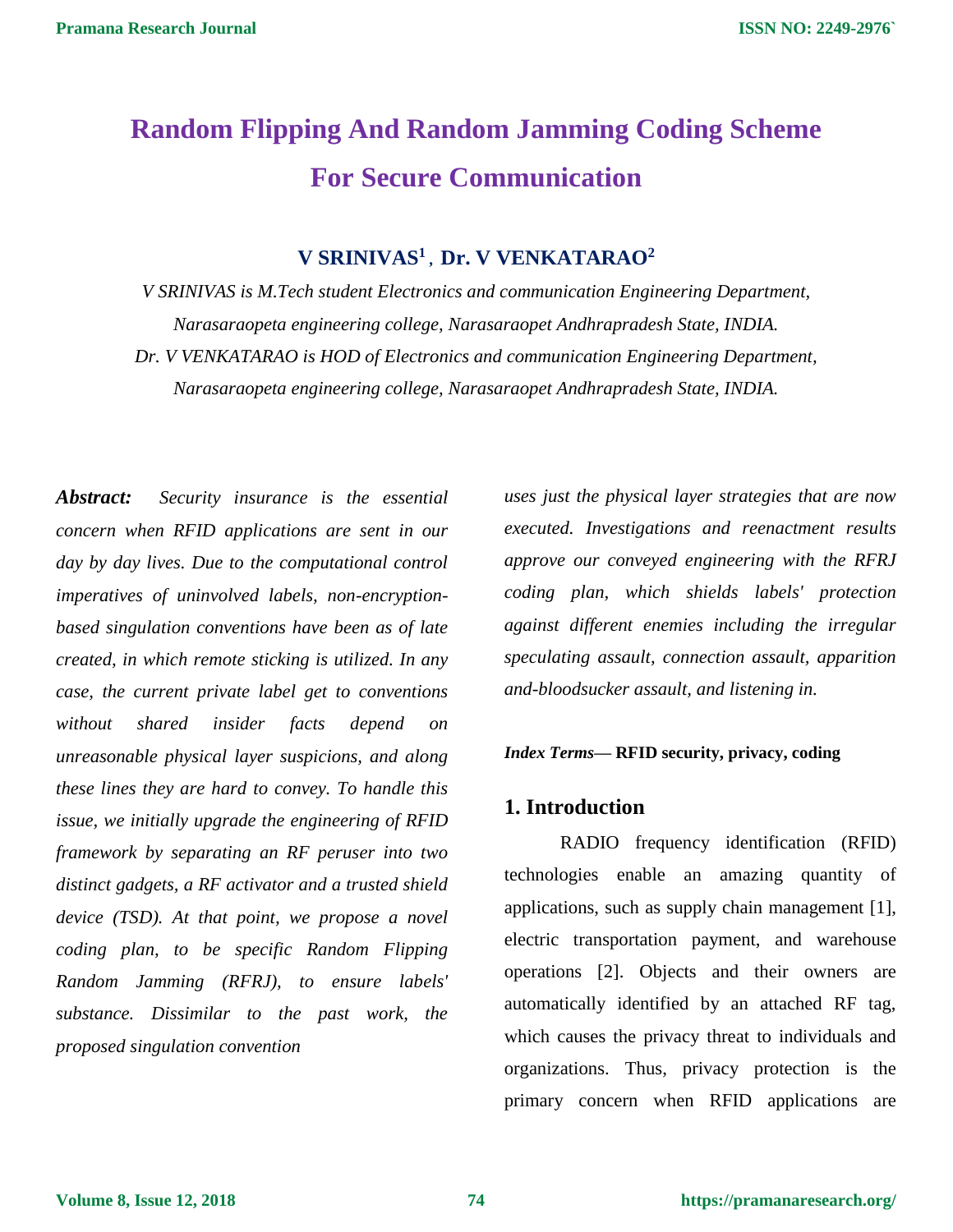deployed in our daily lives. Since passive tags are computationally weak devices, encryption-based secure singulations [3] are not practical. Instead of relying on the traditional cryptographic operations, recent works [4], [5], [6] employ physical layer techniques i.e., jamming [7], to protect tags' data. With this approach, tags could be securely identified without preexchanged shared keys.

The issue with the existing solutions, the privacy masking [4], randomized bit encoding (RBE) [5], and dynamic bit encoding (DBE)/optimized DBE (ODBE) [6], is the impractical assumptions. In these solutions, all the bits transmitted by a tag are masked (jammed) under the assumption of an additive channel, where the receiver can read a bit only when 2 bits (the data bit and mask bit) are the same. When the 2 bits are different, it is assumed that the receiver is

unable to recover the corrupted bit. However, this assumption is too strong since a reader should be able to detect signals from two different sources. In reality, a receiver of a data bit will decode it as either 0 or 1 without knowing the bit collision. If there is a bit collision, either the signal strength of data bits from the tag is stronger than that of the jamming bits, or vise versa. In other words, depending on the location of the reader, it can either read all the data bits or all the jamming bits. Also, masking requires the perfect synchronization between data bits and mask bits, which is difficult to achieve in practice. In addition to this, DBE and ODBE have two drawbacks. One is encoding collision, where two different source data bits could be encoded into the same codeword. This causes the singulation process to fail. The other drawback is more serious. Tags' data encoded by DBE or ODBE could eventually be cracked, should an adversary repeatedly listen to the backward channel (i.e., signals from a tag to a reader). This approach is called the correlation attack. Moreover, none of the aforementioned solutions protect tags against ghostandleech attacks, i.e., impersonation of RF tags, similar to man-in-the-middle attacks.

To tackle these issues, we put forth a new RFID architecture and a novel coding scheme for privacy protection against various adversary models. The contributions of this paper are as follows:

We update the framework engineering of the nonencryption based private label get to where a RF peruser is partitioned into a RF activator and a TSD. The proposed design can be worked by the current physical layer advances, and in this way our presumptions are significantly more commonsense than those of the current arrangements.

The proposed conveyed RFID design physically guards labels against phantom and-bloodsucker assaults.

We propose a novel coding plan, named arbitrary flipping and arbitrary sticking (RFRJ), to secure the in reverse channel from inactive enemies, i.e., the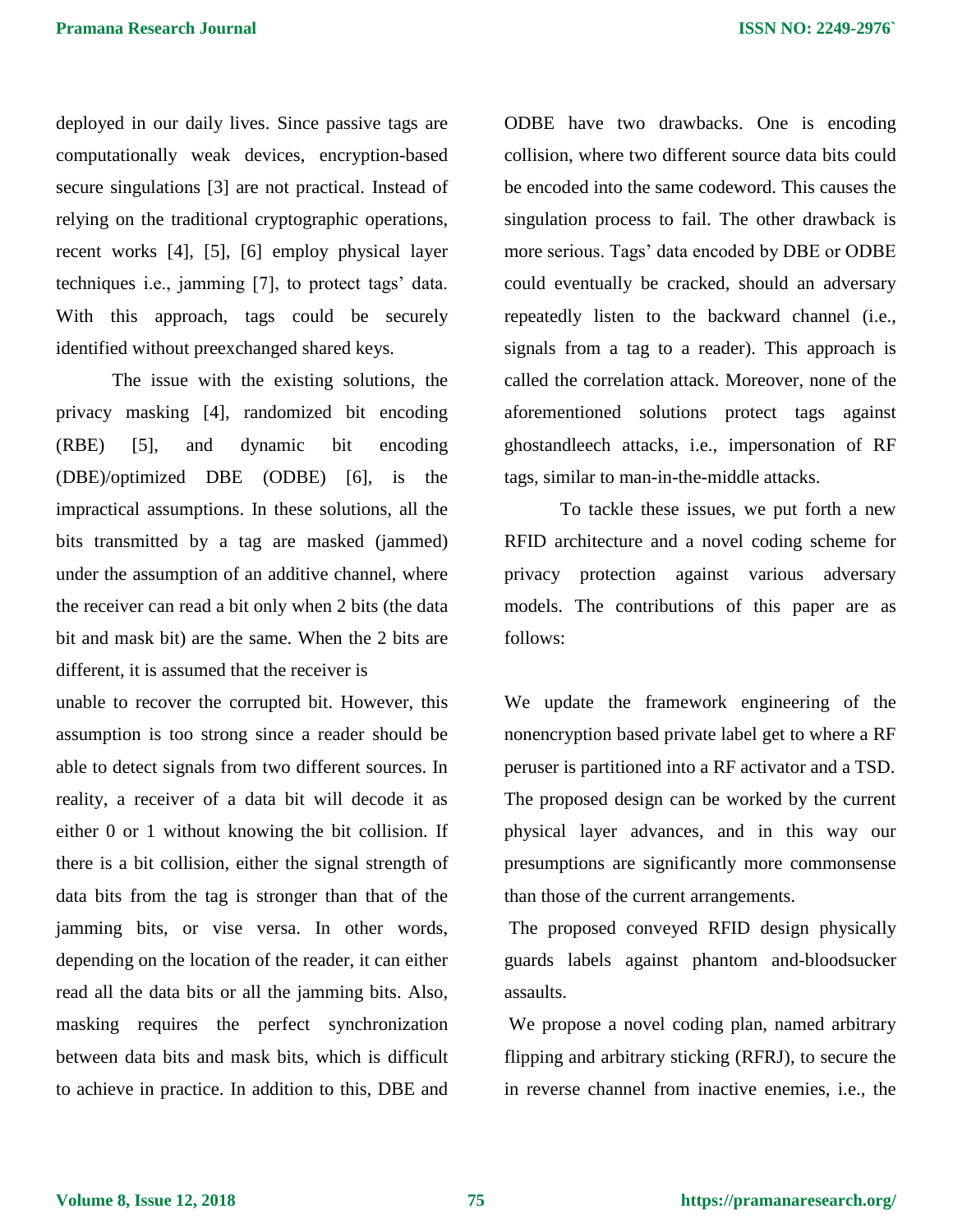arbitrary speculating assault, relationship assault, and listening in. In our plan, a tag/TSD haphazardly flips/sticks a bit in a codeword and keeps the record of the these bits in mystery. RFRJ ensures that the **TSD** 

can recoup a label's substance with one of the privileged insights, however an enemy can't acquire the substance of labels.

Since the retrogressive channel is ensured by the RFRJ

coding plan, we can secure the forward channel (i.e., signals from a peruser to a tag) by having a RF activator questioning in view of encoded information (or pseudo ID) space by RFRJ.

We sum up the RFRJ coding plan with the subjective source bits and codeword lengths. Likewise, we demonstrate the greatest data rate of our RFRJ conspire that accomplishes the ideal mystery is 0.25.

We direct hypothetical examinations for security of the proposed conspire, and demonstrate that RFRJ gives consummate security against inactive assaults insofar as sticking is fruitful.

We assess our RFRJ coding plan with the current arrangements by broad reenactments, and outline that the new design and coding plan accomplish our plan objectives.

transmission/energizing tags) and a listener (i.E., paying attention to a tag's respond) as proven in Fig. 1a, where a diamond represents the transmission function of a reader, a circle represents the listening characteristic of a reader, and a rectangle represents a tag. The conversation variety of the backward channel is a whole lot shorter than that of the forward channel, and as a consequence readers ought to be deployed primarily based on the fast-variety backward channel to get right of entry to all tags inside the place as proven in Fig. 2a. A latest observe proposes Distributed RF Sensing model [12] that employs styles of gadgets (a single RF transmitter and a number of RF listeners) for each function of a reader as shown in Fig. 1b. The model contributes to cost reduction of RFID system deployment. For example, in Fig. 2, the traditional RFID system requires nine transmitters and nine listeners, while the distributed RFID system requires one transmitter and nine listeners.



#### (a) Traditional RFID systems

#### **II. RELATED WORK**

In the traditional RFID device, an RF reader has additives, a transmitter (i.E., query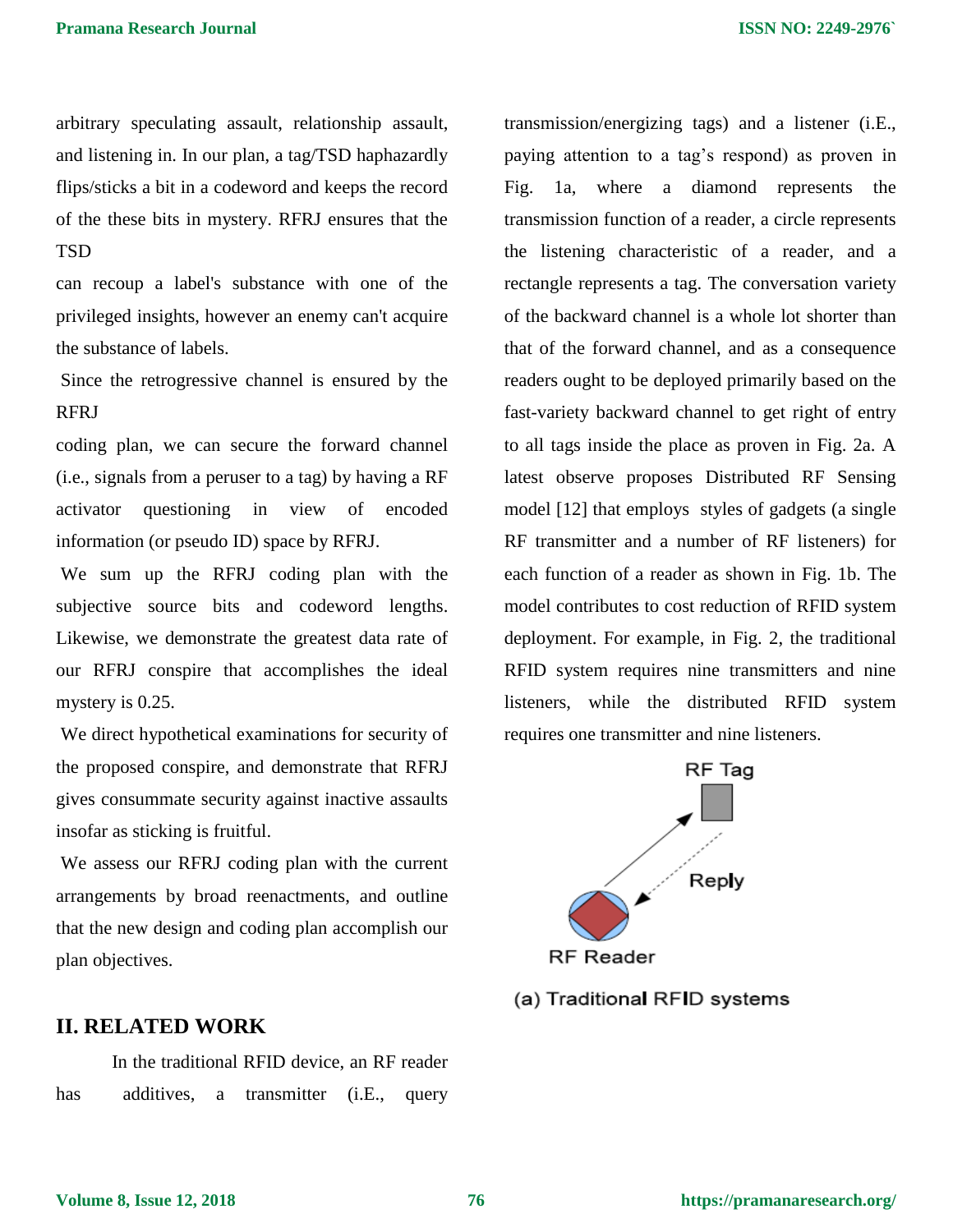

Fig. 2. Distributed RFID system deployment.

# **III. PROPOSED ARCHITECTURE**

In this section, we propose a new RFID system architecture for a secure singulation as shown in Fig. 3.

## **Assumptions**

We begin with listing physical layer assumptions as follows.

\_ Bit level jamming is feasible.

\_ An eavesdropper does not know if a bit is jammed.

\_ Probabilistic flipping model is used for a jamming environment.

As we discussed in Section II, the first and second assumptions are already implemented and validated in [7],[13], [14]. On the other hand, there is no implementation of the backward channel protection methods in [4], [5], [6]. Therefore, our assumptions are much more practical than the past research.

## **New RFID System Architecture**

RF reader is split into components, an RF activator and a depended on shield tool (TSD). In our new structure, an RF activator queries a tag with a long-variety signal (i.E., the forward channel) and energizes the tag. A TSD gets a tag's respond with a brief-range sign (i.E., the backward channel), and it sends the respond to the activator via an encrypted channel, which we outline because the relay channel. In ordinary RFID programs, a reader forwards tags' facts to the again-cease server. For simplicity, on this paper we keep in mind the RF activator as the final vacation spot of a tag's facts by assuming the activator forwards accumulated facts to the lower back-quit server. A TSD works as an RF listener and it's far Able to bit level jamming in the course of reception of a tag's reply. Therefore, our new RFID device structure is composed of 3 additives: an RF activator, a TSD, and RF tags.

In this paper, we introduce a new coding scheme, specifically random flipping random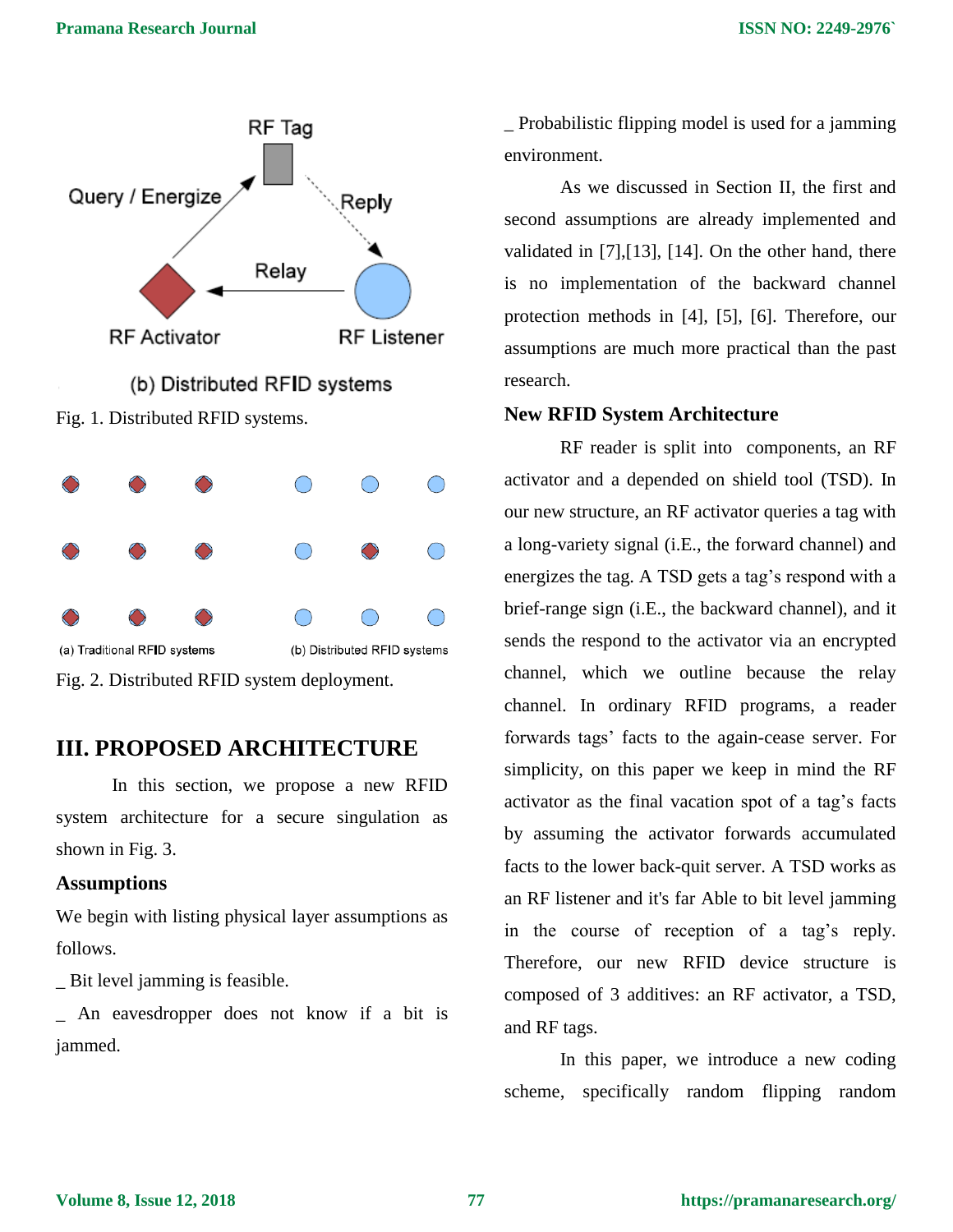jamming, for the backward channel protection. A tag will ship encoded records (i.E., pseudo IDs) to a TSD underneath the jamming surroundings. This prevents adversaries from passive assaults, i.E., the random guessing attacks, correlation attacks, and eavesdropping. As we are able to show later, the RFRJ coding scheme ensures that adversaries can not decode the authentic tag's ID from incomplete statistics because of jamming at the same time as the TSD efficaciously recovers the facts from imperfect information.



Fig. 3. The proposed RFID architecture.

# **IV.RANDOM FLIPPING RANDOM JAMMING CODING**

#### **Private Tag Access Protocol**

The proposed private tag access protocol works as follows. Suppose an RF activator r plans to read an RF tag t without disclosing the tag's ID to an eavesdropper. In this section, we first consider the length of the encoding unit lb to be 1. Our idea can be applied to arbitrary values of lb and lc, where  $\text{lb} < \text{lc}$ . On receiving a request, the tag t

extends a bit into an lc-bit codeword, where lc  $=$  4 must hold. When the tag transmits data over the backward channel, it randomly selects a bit in a codeword and intentionally flips it. Note that this process is done before the tag sends out the codeword, so the data sent by the tag always contains a one-bit error. On the other hand, the TSD, which is an RF listener with jamming capability, jams a single bit in the codeword. The jamming causes the selected bit to flip. Let pj (0 \_  $pi$   $\geq$  1) be the probability that the bit jammed by the TSD is flipped. We denote Is and It as the indexes of the selected bits by the TSD and the tag, respectively. The TSD randomly selects any bit in the first half of the  $\ell$  bits codeword, i.e.,  $1$  Is  $\ell$  b1 2 lcc, while a tag randomly selects a bit in the second half of the codeword, i.e., b1 2 lcc  $\frac{1}{2}$  Lt \_ lc. By doing this, we can guarantee that the TSD and the tag do not select the same bit. Thus, the codeword received by the TSD or an eavesdropper contains a two-bit error when jamming flips the Isth bit and a one-bit error when jamming fails.



Fig. 4. The system model and basic idea.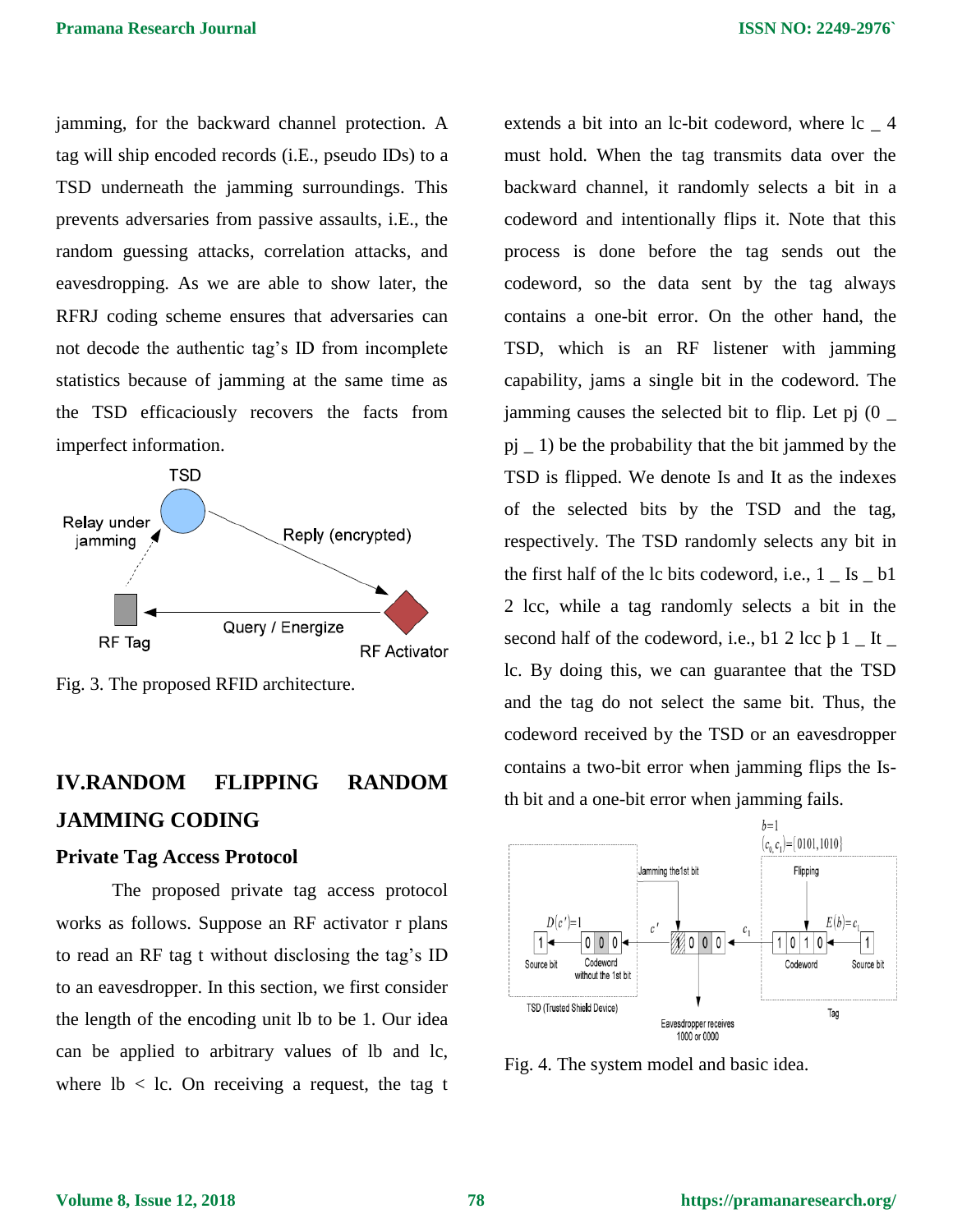For instance, in Fig. 4, a source bit is encoded into a 4-bit codeword. The tag flips the third bit in the codeword, which is colored gray, and the TSD selects the first bit for jamming, which is crossed off.

|                                | $b_k=0$        | $b_k=1$     |
|--------------------------------|----------------|-------------|
| $b_{k-4}b_{k-3}b_{k-2}b_{k-1}$ | $\overline{c}$ | $\epsilon'$ |
| 0000                           | 0000           | 1111        |
| 0001                           | 0011           | 1100        |
| 0010                           | 0001           | 1110        |
| 0011                           | 1101           | 0010        |
| 0100                           | 0101           | 1010        |
| 0101                           | 1001           | 0110        |
| 0110                           | 1000           | 0111        |
| 0111                           | 1011           | 0100        |
| 1000                           | 1111           | 0000        |
| 1001                           | 1100           | 0011        |
| 1010                           | 1110           | 0001        |
| 1011                           | 0010           | 1101        |
| 1100                           | 1010           | 0101        |
| 1101                           | 0110           | 1001        |
| 1110                           | 0111           | 1000        |
| 1111                           | 0100           | 1011        |

Coding Rule for the 1-to-4 RFRJ Coding Scheme

#### **GENERALIZATION OF RFRJ CODING**

In this segment, we take into account wellknown instances, the lb-to-lc coding scheme, in which 1 lb  $\lt$  lc. Let Elb; lc be an encoding characteristic for lb-to-lc coding scheme that is defined by means of Elb;lc : f0; 1glb ! F0; 1glc , and Dlb;lc be the corresponding decoding feature. If 2 bits jamming and 2 bits flipping are considered, we can broaden the 2eight coding scheme based at the 1-to-4 coding scheme. However, it isn't always

interesting. Since the records fee is defined as lb lc  $(zero < lb \, lc \, 1)$ , the coding efficiency, in terms of the information rate of the 2-to-8 coding scheme, is the same as that of the 1-to-4 coding scheme.

Therefore, the purpose of this section is to investigate the existence of any lb-to-lc coding scheme such that  $\text{lb }$  lc  $> 14$ . First, we want to find legitimate codeword sets C that may be used for Elb;lc . Note that we name C codeword sets instead of codeword pairs, because C contains more than codewords whilst  $lb > 1$ . In general,  $iCj \frac{1}{4} 2lb$ . Intuitively, if each pair of codewords in C has the Hamming distance of four, C appears to be a legitimate codeword set. However, there's one restrict we need to implement. Recall that a TSD jams the first 1/2 of a codeword and a tag flips the second half of of the codeword to prevent the TSD and tag from choosing the same bit within the codeword. Considering this restrict, the following two properties are brought to outline a valid codeword set.



Fig.5. The two and three-dimensional hypercube.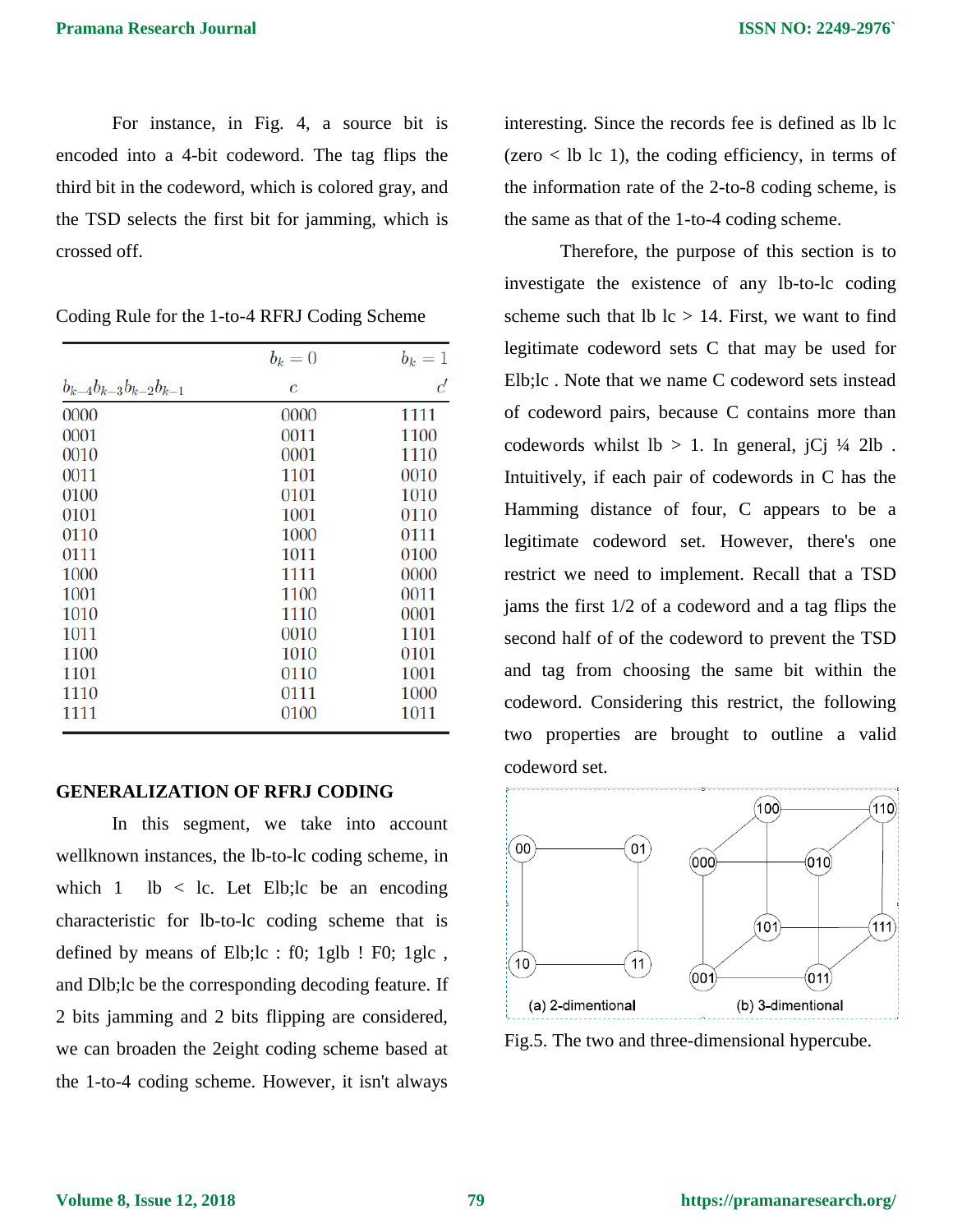# **4. RESULTS AND DISCUSSIONS**

In the Xilinx ISE we have generated RTL Schematic and simulation output for the RFID System.



Fig7: RTL Schematic for the proposed design

| <b>Device Utilization Summary (estimated values)</b> |      |                  |                    |
|------------------------------------------------------|------|------------------|--------------------|
| Logic Utilization                                    | Used | <b>Available</b> | <b>Utilization</b> |
| Number of Sices                                      | 218  | 45%              | 枞                  |
| Number of Sice Filo Floors                           | 80   | 9312             | O%                 |
| Number of 4 input LUTs                               | 422  | 9312             | 锅                  |
| Number of bonded 10ths                               | χ    | 232              | 32%                |
| Number of GCLKs                                      |      | χ                | 畅                  |

Fig8: design summery



Fig9: Simulation output for the proposed design

# **V. CONCLUSIONS**

RFID systems serve as an enabling technology for the Internet of Things. However, protection issues of present RFID structures have become a main obstacle for his or her huge adoption. The RFID protection mechanisms inside the literature either work for just a few particular assaults or have unrealistic bodily layer assumptions. In this paper, we first endorse a singular distributed RFID architecture which divides the RF reader into elements: an RF activator and a TSD, each tailoring for a selected characteristic of an RF reader. In addition, we suggest the RFRJ coding scheme, which while incorporated with the new architecture, works in opposition to a wide range of adversaries consisting of the random guessing assault, correlation attack, ghost-andleech attack, and eavesdropping. The bodily layer assumptions of the proposed RFID structure and the encoding scheme are without problems to be had. In addition, the hardware price of the new structure is theoretically inexpensive than the existing RFID systems. We agree with the proposed structure will function the muse of the subsequent-era RFID systems.